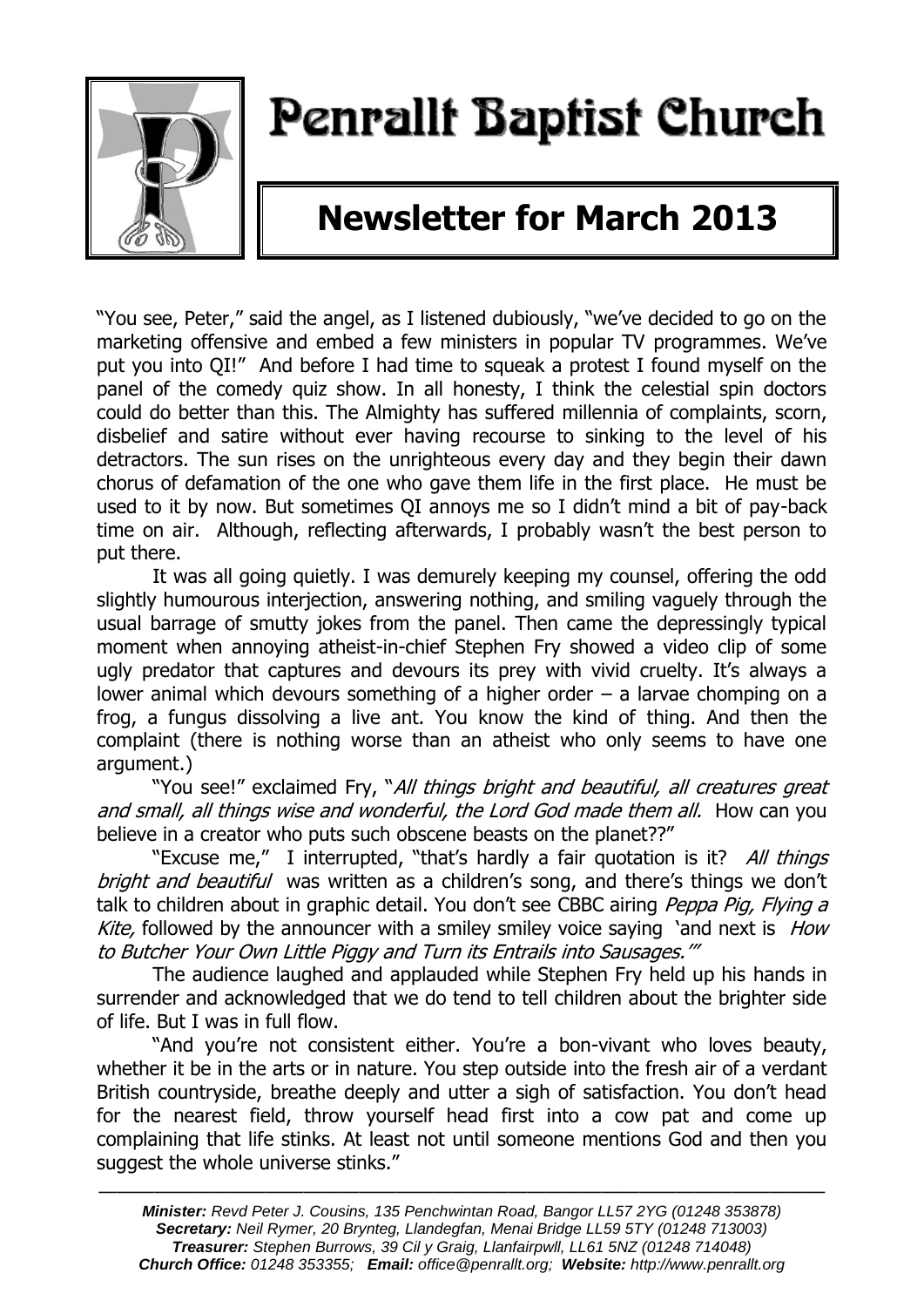"Now you're not being reasonable . . ." began Fry, and no, I wasn't being fair but this was pay-back time and I wasn't stopping. "Here's the thing. All those clips of ugly little creatures which feed on more sentient ones are just an unattractive line up of creatures you wouldn't allow into your world if you were God. But God is a lot more tolerant than you."

"I wouldn't let those things near my world!" announced the atheist-in-chief.

"Of course not, because your world isn't a real one." I replied. "It looks more like a model railway layout with God substituted by a middle-aged, middle-class bloke with a paint brush and half a ton of papier mache. Real worlds are dangerous places. And in the end, here's another thing: which humans would you let into your world? I'm sure your friend Alan Davies here would have place of honour as archangel in your scenes of celestial tranquility, but would I make the cut? Would you let troublesome vicars into your world? Once again, I'm sure God is more tolerant than you, so if given a choice between your world of ethereal perfection and God's messy universe, I'll choose to live in his, not yours."

And as some of the audience clapped, and the rest laughed, the producer's voice sounded in our ears.

"Ok, guys. Let's move on." I wasn't invited back.

God bless, **Peter**

# **SERVICES in MARCH**

### **March 3**

| 10.30am             | The Human Condition: As Lost as a Sheep in a Bog in a              |                                                             |  |
|---------------------|--------------------------------------------------------------------|-------------------------------------------------------------|--|
|                     | Fog                                                                | 1 Peter 2:24-25                                             |  |
| 2.15pm              | Service at Bontnewydd                                              |                                                             |  |
| 6.00pm              | <b>Communion Service</b>                                           | A love story with a bitter twist                            |  |
|                     |                                                                    | Genesis 29:1-30                                             |  |
| March 10            | <b>Mothering Sunday</b>                                            |                                                             |  |
| 10.30am             | <b>Marriage Matters</b>                                            | 1 Peter 3:1-7                                               |  |
| 6.00pm              | Roger Borlace: Motherhood (and Fatherhood) Genesis 29:31-30:24     |                                                             |  |
| March 17<br>10.30am | Speaker: Simeon Baker                                              |                                                             |  |
| 6.00pm              | <b>Portrait of a Lost Soul and Portrait of a Soul Being Saved;</b> |                                                             |  |
|                     | Laban v. Jacob                                                     | Genesis 30:25-43                                            |  |
| <b>March 24</b>     |                                                                    |                                                             |  |
| 10.30am             | Roger Borlace: <b>Being nice to one another</b>                    | 1 Peter 3:8-12                                              |  |
| 6.00pm              |                                                                    | On The Journey of Faith: When You're Staring into the Abyss |  |
|                     |                                                                    | Genesis 31:1-56                                             |  |
| March 31            | Easter Sunday                                                      |                                                             |  |
| 10.30am             | Family Communion Service.                                          |                                                             |  |
| 6.00pm              | Jesus is risen.                                                    |                                                             |  |
|                     |                                                                    |                                                             |  |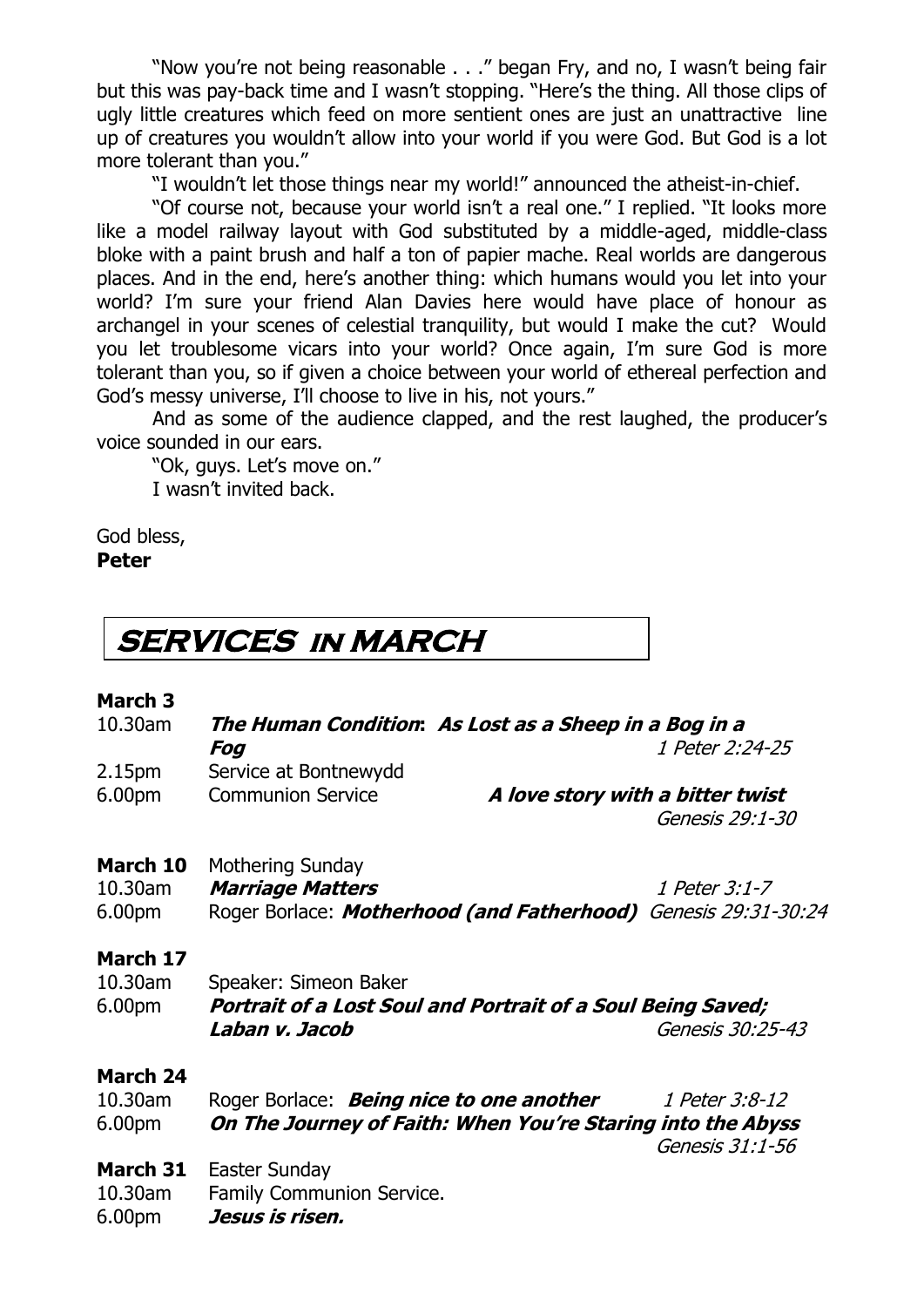### **Our Speakers for March**

Peter Cousins is the minister of the church. Roger Borlace is a retired Baptist minister, a member of Penrallt. Revd. Simeon Baker has recently moved from his post of Senior Minister of Bethel Baptist Church, Whitchurch, Cardiff to undertake the work of Director of Mission of the Baptist Union of Wales. This is his first visit to Penrallt and we are pleased to welcome him.

### **Faith Café rd , 10 th and 17 th**

After church on Sunday evenings we host Faith Café for students, teenagers and other young adults. Starting around 7:15 pm it is an evening of chat, interviews, music and discussions. There is a short programme at around 7:40 after which you are free to leave or stay and chat.

### **CHURCH LUNCH**

We will host a church lunch on **Sunday March 3**. Please bring enough buffet style "finger food" for yourselves and one or two others.

# **SPECIAL DATES**

| <b>Friday 1</b>                          | 2.00 <sub>pm</sub>                                        | Women's World Day of Prayer service at Our Lady<br>and St. James. Men also welcome!                      |  |
|------------------------------------------|-----------------------------------------------------------|----------------------------------------------------------------------------------------------------------|--|
| <b>Friday 1</b>                          | 2.00 <sub>pm</sub>                                        | <b>Pastoral Care Team</b>                                                                                |  |
| <b>Saturday 2</b>                        | $10.15$ am $-4.30$ pm                                     | Deacons' Away Day                                                                                        |  |
| <b>Saturday 2</b>                        |                                                           | 10.30am - 12.00 Upper Bangor Society Coffee Morning in the<br>Canolfan                                   |  |
| <b>Wednesday 6</b><br><b>Wednesday 6</b> | 10.30am<br>7.30pm                                         | Men's prayer meeting followed by coffee in Options.<br>Concert in the chapel arranged by Music students. |  |
|                                          |                                                           | Admission £2, the proceeds going to Cancer                                                               |  |
|                                          |                                                           | Research in memory of Dr David Evans, late of the                                                        |  |
|                                          |                                                           | School of Music.                                                                                         |  |
| <b>Saturday 9</b>                        | $10.30 - 12.00$                                           | Tearfund Coffee Morning in the Canolfan (see                                                             |  |
|                                          |                                                           | below)                                                                                                   |  |
| <b>Saturday 9</b>                        | Bible Unzipped Course restarts in Rhos-on-Sea. See below. |                                                                                                          |  |
| <b>Monday 11</b>                         | 7.30pm                                                    | Bangor New Music Festival concert in the chapel,                                                         |  |
|                                          |                                                           | featuring percussionist Dewi Ellis Jones and poet                                                        |  |
|                                          |                                                           | Eurig Salisbury (see below)                                                                              |  |
| <b>Tuesday 12</b>                        | 7.30pm                                                    | Mindfulness Course (see below)                                                                           |  |
| Saturday 16                              | 7.30pm                                                    | Men's Curry Evening (Tickets from Magnus)                                                                |  |
|                                          |                                                           | Speaker: Simeon Baker                                                                                    |  |
| <b>Tuesday 19</b>                        | 7.30pm                                                    | Mindfulness Course (see below)                                                                           |  |
| <b>Thursday 28</b>                       | 7.00pm                                                    | Maundy Thursday Passover Meal in the Canolfan.                                                           |  |
|                                          |                                                           | Tickets (£5 for adults, £2 for children) from Sarah                                                      |  |
|                                          |                                                           | Jackson or Margaret Griffiths                                                                            |  |
| <b>Friday 29</b>                         | 11.00am                                                   | CYTUN Walk of Witness. Meet in St John's Methodist<br>Church                                             |  |
| <b>Sunday 31</b>                         | 7.00am                                                    | CYTUN service on Roman Camp. This is followed<br>by breakfast in Penrallt.                               |  |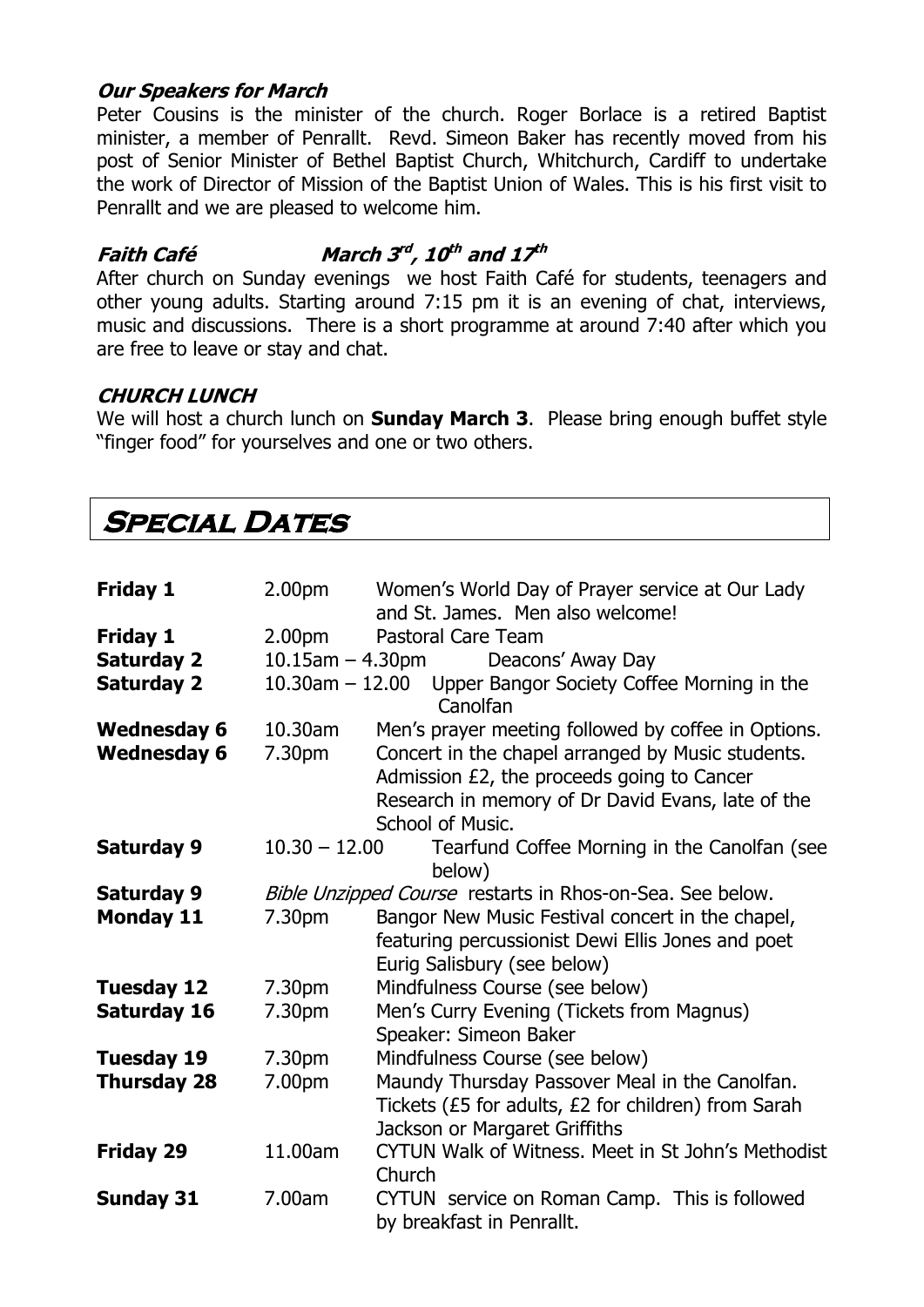### **Please check with the contact people when there are meetings this month.**   $H = H$ ome Group

| Day        | שטוט סווטו – טוו<br><b>Time</b> | <b>Details</b>                          | <b>Contacts</b>                                        |
|------------|---------------------------------|-----------------------------------------|--------------------------------------------------------|
|            |                                 |                                         |                                                        |
| <b>Tue</b> | 8.00pm                          | HG, Nilgiri                             | Joan Beer (353874)                                     |
| Tue        | 7.30pm                          | HG, Tyddyn Isaf, Menai<br><b>Bridge</b> | Magnus Forrester-Barker<br>(717570)                    |
| <b>Wed</b> | 10.30am                         | Men's Prayer Meeting                    | Peter Cousins (353878)                                 |
| <b>Wed</b> | 2.00 <sub>pm</sub>              | Carers' Home Group                      | Carol Morris (208407)                                  |
| Wed        | 7.30pm                          | HG, The Nomads                          | Jess & Seamus Adams (421185)<br>Susan Cousins (353878) |
| Wed        | 7.30pm                          | HG, Bethesda                            | Jon & Deb Stammers (602868)                            |
| <b>Wed</b> | 7.30pm                          | HG, Penchwintan Road                    | David McCormack (07725 028074)                         |
| <b>Wed</b> | 8.00pm                          | HG, Grŵp Cymraeg                        | Owen & Nia Lloyd Evans (352634)                        |
| Thu        | 10.30am                         | Post-Alpha Bible Study                  | Sue & Lawrence Moss (713793)                           |
| Thu        | 7.30pm                          | HG, Llanfairpwll                        | Sue & Lawrence Moss (713793)                           |
| Fri        | 10.30am<br>- noon               | <b>Cheeky Monkeys</b>                   | Joan Rymer (713003)                                    |
| Fri        | $10.30 -$<br>12.30pm            | HG, 6 Maes y Dref                       | Anne Collis (353173)<br>anne@collis66.freeserve.co.uk  |
| <b>Sat</b> | 8.30am                          | <b>Prayer Meeting</b>                   |                                                        |

# **News of People**

**Will and Betsan** will be celebrating 60 years of Marriage on March  $7<sup>th</sup>$ . Congratulations to you both.

After living in the same house on the Coed Mawr Estate for 49 years **Andrew and Jean Browne** will be moving to retirement accommodation in Lincoln to be close to their daughter Marilyn and the rest of the family. We will miss them both terribly and wish them God's richest blessing in their new home.

**Joyce** is home and recovering well from her surgery. **Marion** has been unwell and missing from church lately.

We are sad to report the death of **Pat Statham** on February 20<sup>th</sup>, and our condolences go to her family. Our condolences also go to **Janet Gough** and her family on the death of her father on February  $13<sup>th</sup>$ , but we rejoice with her on the birth of her nephew, born on February 12<sup>th</sup>.

Congratulations to **Andy Wilson** on his engagement to Flora. The wedding is being set for late September or early October.

### **Children's Birthdays in March:**

**8 th:** Molly Wheatcroft; **12th:** Nicola Wheatcroft; **14th:** Ted Goodwin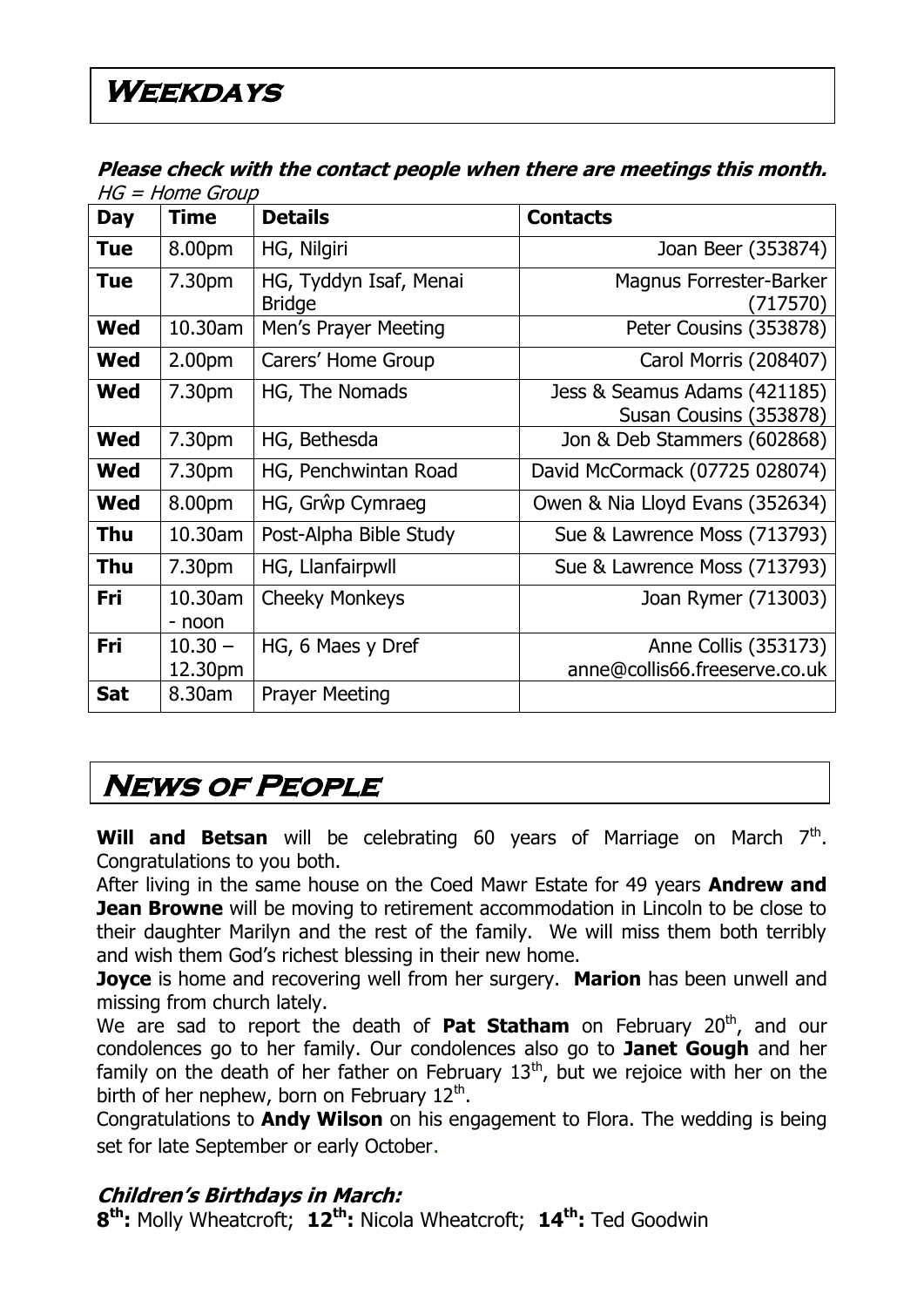## **Noticeboard**

### **Women's World Day of Prayer Friday 1 March 2.00pm** This year the service will be held at the church of Our Lady and St. James. Also, please note that there is a vacancy coming up for a representative for the English-speaking churches in Wales on the National Committee of the WWDP. It involves attending mid-week meetings in London several times a year. If you are interested in knowing more, Mrs. Mary Williams of St. John's Methodist Church is retiring from this post and can answer your questions (01248 353140).

- **Men's Prayer Meeting Wednesday 6 March 10.30am** The men will meet for prayer as usual, followed by coffee in Options.
- 

**Post-Alpha Group** This continues on Tuesdays at 7.00pm.

# **Fairtrade Fortnight 2103 Saturday 9 March 10.30 – 12.00**

Coffee Morning in the Canolfan. Fairtrade Cakes, Pancakes, Traidcraft, Real Easter Eggs and an end of season 'Created' sale stall.

Did you know that 50% of the world's hungry are farmers who are unable to earn a living from the crops they grow. They supply us with luxuries like cocoa, coffee, bananas and sugar and the majority do not get a fair price for their produce. Please come and support this event and see Mari Kelso [\(marikelso@yahoo.co.uk,](mailto:marikelso@yahoo.co.uk) 421783) or Sue Moss (smmoss@btinternet,com) if you would like to help. Profit from the morning will go the Fairtrade Foundation [\(fairtrade.org.uk\)](http://fairtrade.org.uk/).

### **Bible Unzipped. Saturday 9 March 9:30am - 1pm**

Bible Unzipped continues monthly on a Saturday morning at Rhos-on-Sea URC. The themes for this term are: The Book of Hebrews and the Old Testament, Mission in the  $21<sup>st</sup>$  Century and the book of Romans.

The course is free, and if you talk to Peter we can probably arrange a lift for you.

### **Bangor New Music Festival concert Monday 11 March 7.30pm**

Castles, Poetry and Music. The percussionist Dewi Ellis Jones will join forces with Welsh Children's Laureate Eurig Salisbury in a programme which includes compositions and poetry by pupils from Llanberis and Caernarfon. Tickets £10, concessions £7, parent/student £5, under-18 £3.

### **Walking Group Tuesday 19 March 10.30am** From Moelfre a pleasant circular walk following the coastal path and country lanes (approx. 5 miles). Leave the A5025 at the roundabout at Llanallgo north of Benllech. After passing a couple of shops turn left and then left again into the car park. Any queries, please contact the Hebblethwaites on 01248 490581 or email [paul.hebblethwaite@virgin.net](mailto:paul.hebblethwaite@virgin.net)

 **Course: Mindfulness from a Christian Perspective 12 & 19 March** A recent development in CBT has been the so called 'Third Wave' of therapies which include mindfulness, acceptance and commitment theory. These are based less on the controlling of our thoughts and emotions but more on the acceptance of how they are, and changing how we react to them. This acceptance of our